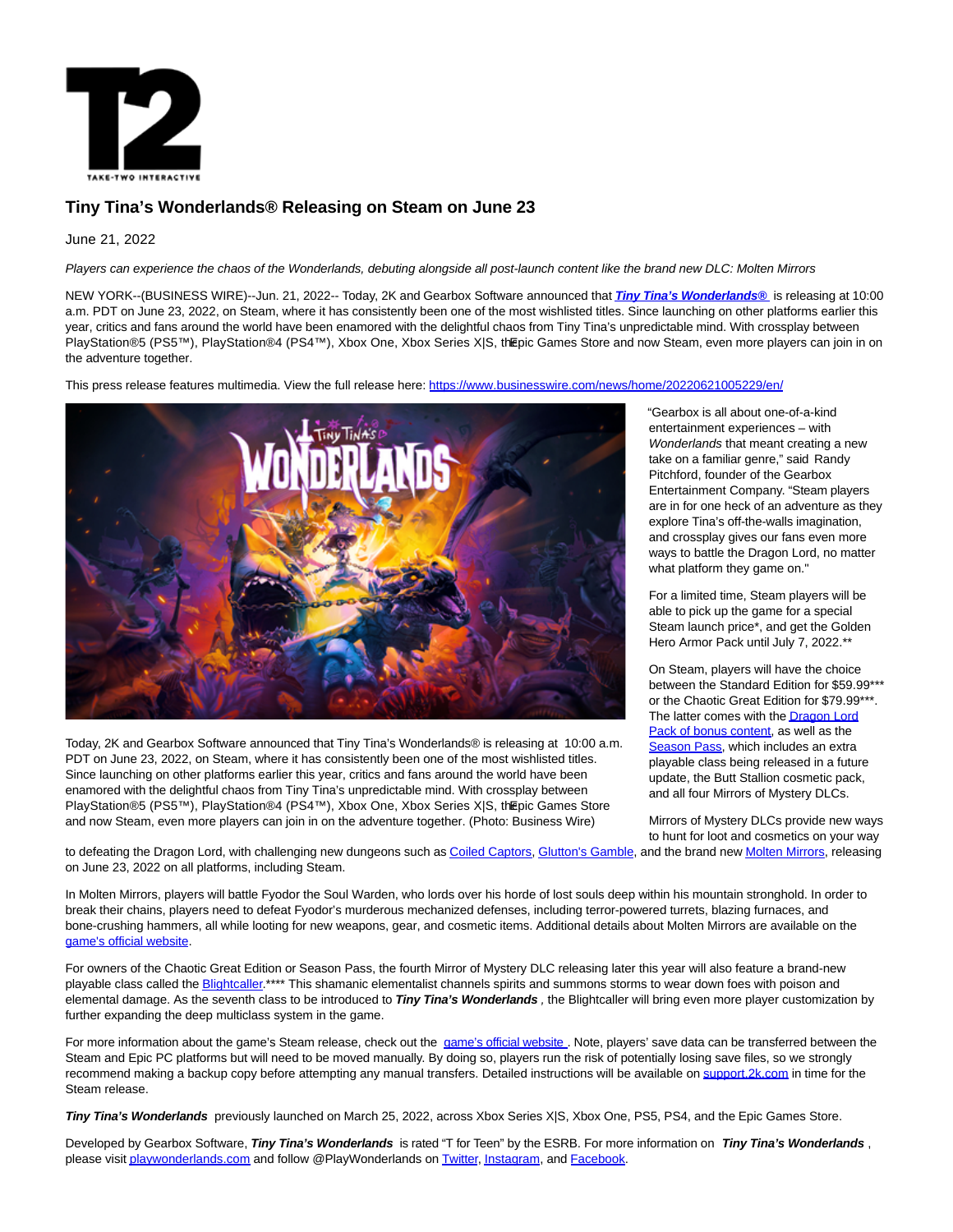For assets and additional information on the entire 2K portfolio of games, please visit [newsroom.2k.com.](https://cts.businesswire.com/ct/CT?id=smartlink&url=https%3A%2F%2Fnewsroom.2k.com%2F&esheet=52755216&newsitemid=20220621005229&lan=en-US&anchor=newsroom.2k.com&index=15&md5=500275210952954612028b76b0507c4a)

Online Account (13+) required to access online features. See [www.take2games.com/legal a](https://cts.businesswire.com/ct/CT?id=smartlink&url=http%3A%2F%2Fwww.take2games.com%2Flegal&esheet=52755216&newsitemid=20220621005229&lan=en-US&anchor=www.take2games.com%2Flegal&index=16&md5=ec50b8c16eb7a348c3aff6ca03b431b8)n[d www.take2games.com/privacy f](https://cts.businesswire.com/ct/CT?id=smartlink&url=http%3A%2F%2Fwww.take2games.com%2Fprivacy&esheet=52755216&newsitemid=20220621005229&lan=en-US&anchor=www.take2games.com%2Fprivacy&index=17&md5=37bf3b23ad69dde2f1ae3d354adea456)or additional details.

\*Introductory Steam limited-time offer ends 10:00 AM PT on 7/7/22 (and equivalent time zones where offer is available). Pricing and availability may vary by region. Se[e steampowered.com f](http://steampowered.com/)or details. Terms apply. No rainchecks.

\*\* Golden Hero Armor Pack offer expires at 10:00am PDT on 7/7/20. One per Steam account. Content will be automatically entitled in game. Terms apply.

\*\*\*Based on 2K's suggested retail price. Actual retail price may vary. See local store for info.

\*\*\*\*The Blightcaller class is part of Tiny Tina's Wonderlands: Shattering Spectreglass, which will be available to be purchased individually or as part of the Tiny Tina's [Wonderlands Season Pass \(](https://cts.businesswire.com/ct/CT?id=smartlink&url=https%3A%2F%2Fplaywonderlands.2k.com%2Fseason-pass%2F&esheet=52755216&newsitemid=20220621005229&lan=en-US&anchor=Tiny+Tina%27s+Wonderlands+Season+Pass&index=18&md5=3137e798e91f643d270308153b717bcd)a copy of [Tiny Tina's Wonderlands i](https://cts.businesswire.com/ct/CT?id=smartlink&url=https%3A%2F%2Fplaywonderlands.2k.com%2Fbuy%2F&esheet=52755216&newsitemid=20220621005229&lan=en-US&anchor=Tiny+Tina%27s+Wonderlands&index=19&md5=626def86a9a42ad6fe104b1d93a78379)s also required to play).

### **About Take-Two Interactive Software**

Headquartered in New York City, Take-Two Interactive Software, Inc. is a leading developer, publisher, and marketer of interactive entertainment for consumers around the globe. The Company develops and publishes products principally through Rockstar Games, 2K, Private Division, and Zynga. Our products are currently designed for console gaming systems, PC, and Mobile including smartphones and tablets, and are delivered through physical retail, digital download, online platforms, and cloud streaming services. The Company's common stock is publicly traded on NASDAQ under the symbol TTWO.

All trademarks and copyrights contained herein are the property of their respective holders.

#### **About 2K**

Founded in 2005, 2K develops and publishes interactive entertainment for video game consoles, personal computers, and mobile devices, with product availability including physical retail and digital download. The Company is home to many talented development studios, including Visual Concepts, Firaxis Games, Hangar 13, Cat Daddy Games, 31st Union, Cloud Chamber, and HB Studios. 2K's portfolio currently includes several AAA, sports, and entertainment brands, including global powerhouse NBA® 2K; renowned BioShock®, Borderlands®, Mafia, Sid Meier's Civilization® and XCOM® brands; popular WWE® 2K and WWE® SuperCard franchises; as well as the critically and commercially acclaimed PGA TOUR® 2K. Additional information about 2K and its products may be found at **2k.com** and on the Company's official social media channels.

#### **About Gearbox Software**

Gearbox Software is a Frisco, Texas-based award-winning, independent developer of interactive entertainment. It was founded in 1999 by game industry veterans, and its first release was Half-Life: Opposing Force. Since then, the company has become known for successful game franchises including Borderlands, Brothers in Arms, and Battleborn, as well as acquired properties Duke Nukem and Homeworld. For more information, visit [www.gearbox.com.](https://cts.businesswire.com/ct/CT?id=smartlink&url=http%3A%2F%2Fwww.gearbox.com&esheet=52755216&newsitemid=20220621005229&lan=en-US&anchor=www.gearbox.com&index=21&md5=475158cff8dda06af84ec6c9c4f60b2b)

All trademarks and copyrights contained herein are the property of their respective holders.

## **Cautionary Note Regarding Forward-Looking Statements**

This press release contains "forward-looking statements" as that term is defined under the Private Securities Litigation Reform Act of 1995 and other securities laws. For these statements, Take-Two claims the protection of the safe harbor for forward-looking statements contained in Section 27A of the Securities Act of 1933 and Section 21E of the Securities Exchange Act of 1934. These statements are based on current expectations, estimates, or forecasts about our businesses, the industries in which Take-Two operates, and the current beliefs and assumptions of management of Take-Two; they do not relate strictly to historical or current facts. Without limiting the foregoing, words or phrases such as "expect," "anticipate," "goal," "project," "intend," "plan," "believe," "seek," "may," "could," "aspire," and variations of such words and similar expressions generally identify forward-looking statements. In addition, any statements that refer to predictions or projections of our future financial performance, anticipated growth, strategic objectives, performance drivers and trends in the businesses of Take-Two, and other characterizations of future events or circumstances are forwardlooking statements. Readers are cautioned that these forward-looking statements are only predictions about future events, activities or developments and are subject to numerous risks, uncertainties, and assumptions that are difficult to predict, including: risks that the Combination disrupts the current plans and operations of Take-Two; the diversion of the management team of Take-Two from its ongoing business operations; the ability of Take-Two to retain key personnel; the ability of Take-Two to realize the benefits of the Combination, including net bookings opportunities and cost synergies; the ability to successfully integrate Old Zynga's business with Take-Two's business or to integrate the businesses within the anticipated timeframe; the outcome of any legal proceedings that may be instituted against Old Zynga or Take-Two in connection with the Combination; the uncertainty of the impact of the COVID-19 pandemic and measures taken in response thereto; the effect of economic, market or business conditions, including competition, consumer demand and the discretionary spending patterns of customers, or changes in such conditions, have on the operations, revenue, cash flow, operating expenses, employee hiring and retention, relationships with business partners, the development, launch or monetization of games and other products, and customer engagement, retention and growth, in each case, of Zynga and Take-Two; the risks of conducting the businesses of Zynga and Take-Two internationally; the impact of changes in interest rates by the Federal Reserve and other central banks; the impact of potential inflation, volatility in foreign currency exchange rates and supply chain disruptions; and the ability to maintain acceptable pricing levels and monetization rates for the games of Zynga and Take-Two. Zynga and Take-Two caution that undue reliance should not be placed on such forwardlooking statements, which speak only as of the date made. Other important factors and information are contained in Take-Two's and Old Zynga's most recent Annual Reports on Form 10-K, including the risks summarized in the section entitled "Risk Factors," Old Zynga's most recent Quarterly Reports on Form 10-Q, and each company's other periodic filings with the Securities and Exchange Commission. Zynga and Take-Two expressly disclaim any obligation or undertaking to release publicly any updates or revisions to any forward-looking statements contained herein to reflect any change in the expectations of Zynga and Take-Two with regard thereto or any change in events, conditions or circumstances on which any such statement is based.